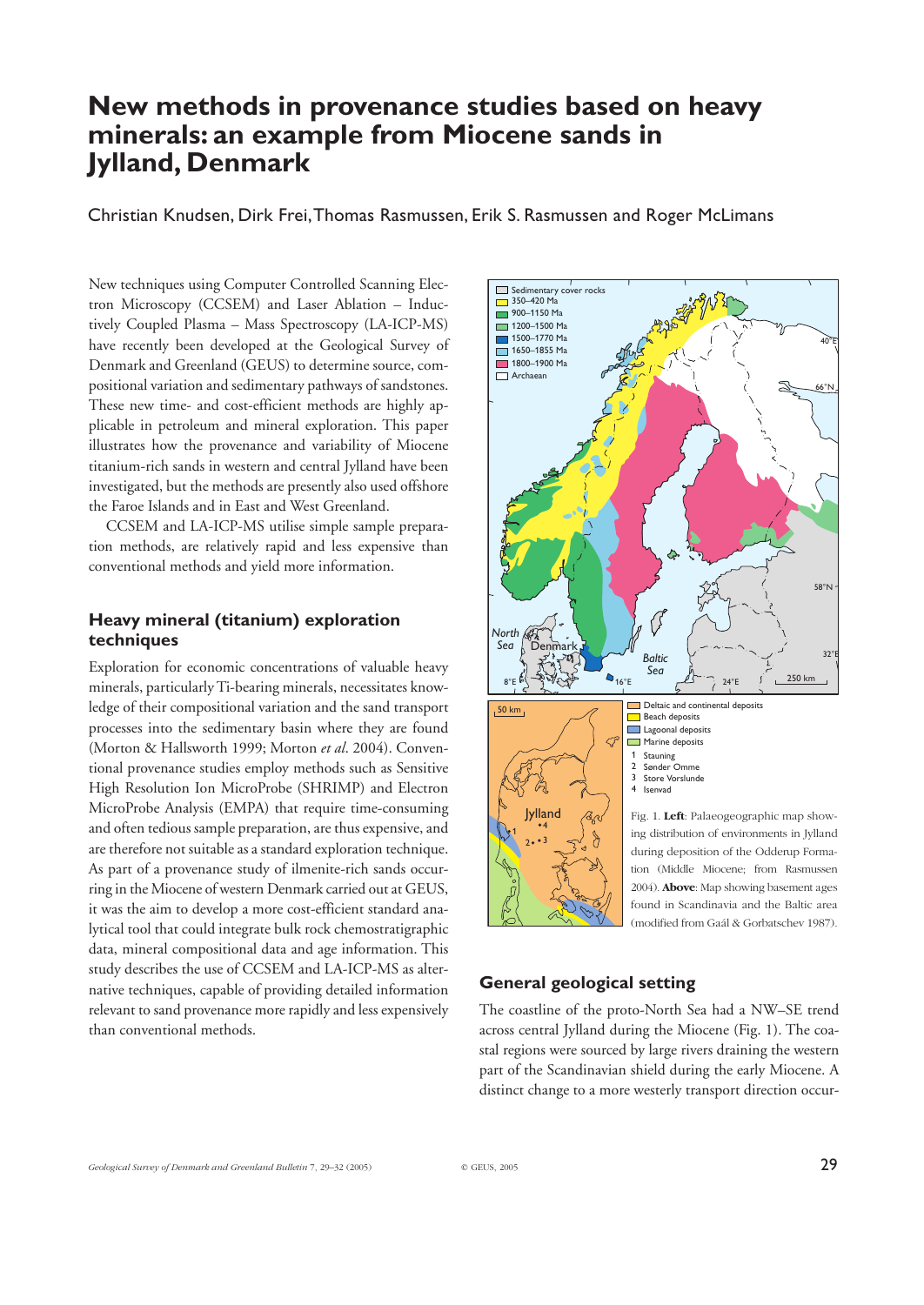

Fig. 2. Simplified Miocene lithostratigraphy of the study area with position of sample localities indicated (modified from Rasmussen *et al*. 2004).

red during the mid-Miocene (Rasmussen 2004). The climate was warm temperate to subtropic. Heavy mineral enrichment has been found in beach sands of what were barrier islands (Odderup Formation and Bastrup sand) and in offshore storm sand deposits (Stauning sand, Figs 1, 2; Knudsen 1998; Fisher 2003).

#### **Major and trace element geochemistry**

During exploration for heavy mineral accumulations, a large number of drill holes were completed in western and central Jylland. Ilmenite-bearing sand samples (bulk rock) from the drill holes were analysed by X-ray fluorescence (XRF). In the Vorslunde area, the analytical results show that the finegrained micaceous sand belonging to the Stauning sand (Rasmussen 2004) has a distinct geochemical signal compared to the overlying medium-grained quartz sand of the Odderup Formation (Fig. 3).

The Fe/Ti ratio (Fig. 3A) is higher in the Stauning sand compared to the Odderup Formation as iron is leached out of the ilmenite during alteration of the sediment (Weibel 2003). The higher Fe/Ti ratio in the Stauning sand indicates that it has suffered less leaching than the Odderup Formation.

The V/Ti ratio (Fig. 3B) is higher in the Stauning sand than the Odderup Formation, indicating a higher vanadium content in the ilmenite of the Stauning sand. As vanadium is less likely to be leached out of the ilmenite than iron, this may reflect a difference in the composition of ilmenite in the source areas for the sands in the two units.

The Y/Ti ratio (Fig. 3C) is higher in the Stauning sand than the Odderup Formation indicating that the Stauning sand has a different heavy mineral assemblage; presumably a higher content of primary monazite and xenotime which are the main carriers of yttrium. This may indicate a different ratio between monazite and xenotime in the source regions of the two units.

# **Computer controlled scanning electron microscopy**

The CCSEM method, developed and applied in provenance analyses at GEUS (Frei *et al*. 2005), provides the following:

- 1. Modal abundances of the heavy minerals.
- 2. Major element composition of the individual grains.
- 3. Grain-size and grain-shape data for the grains.
- 4. Maturity of the Ti-minerals.

For CCSEM analysis, the bulk sample and 500 to 1500 grains of the heavy mineral fraction obtained by heavy liquid separation are embedded in epoxy such that no grains touch each other.



Fig. 3. XRF analyses of sand from the Vorslunde area. For location, see Fig. 1.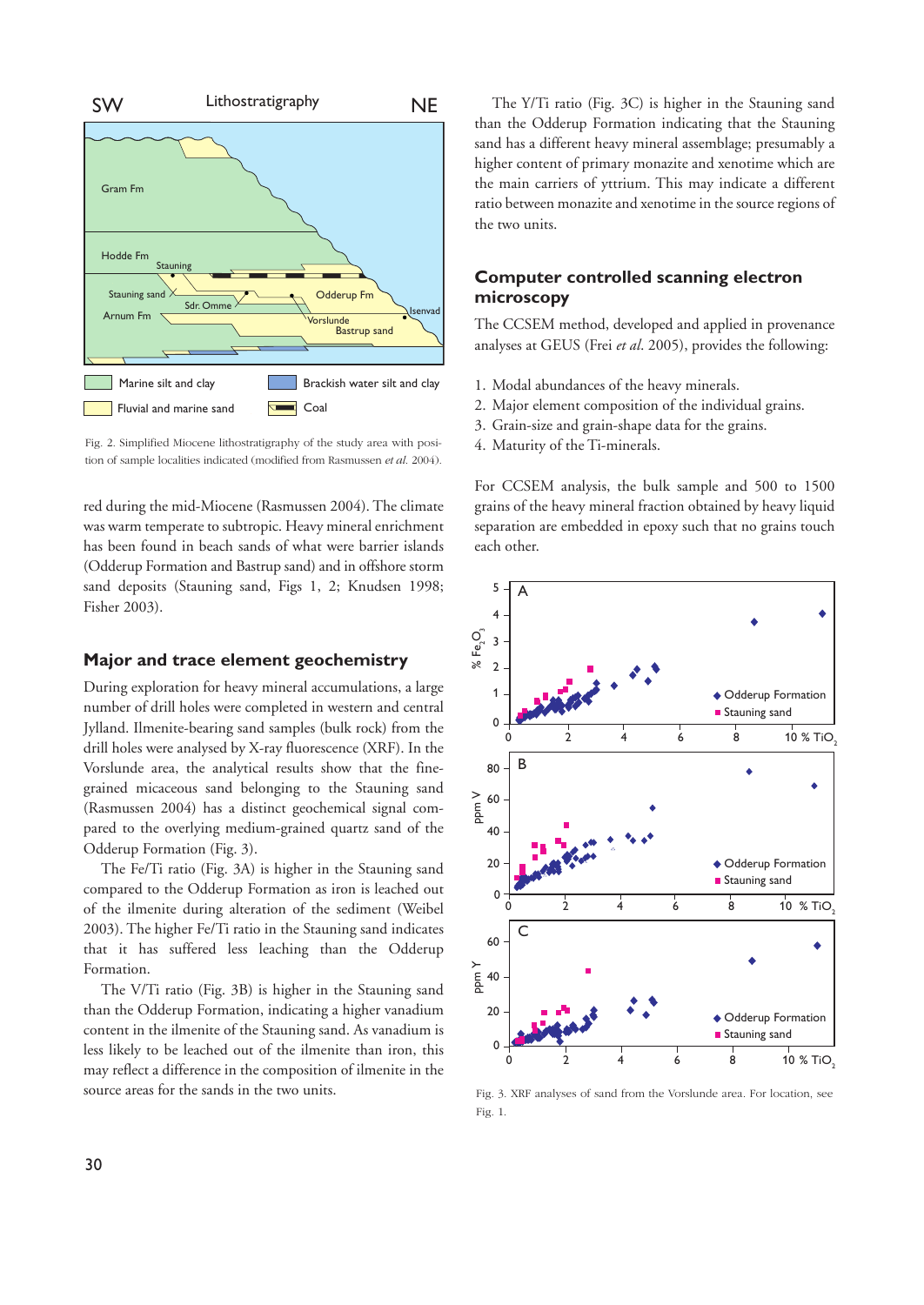

Fig. 4. Modal abundances in the heavy mineral fraction of Odderup Formation sand and Stauning sand determined by CCSEM. For location, see Fig. 1. 30 38 46 54 62 70 78 86 94

### Modal abundances of the heavy mineral suite

The chemical composition of the grains is detected as well as such physical parameters as aspect ratio, circularity, perimeter, length and number of grains counted. This information is used to calculate the modal abundances and grain-size distributions of the detected minerals. In Fig. 4, the modal abundance of heavy minerals in the Odderup Formation is compared to the underlying Stauning sand. The Odderup Formation is dominated by stable heavy minerals such as ilmenite, rutile and zircon, whereas the Stauning sand contains a large proportion of mafic silicates vulnerable to dissolution during alteration (Weibel 2003), indicating a higher maturity of the Odderup Formation sands.

# Titanium content of the titanium minerals

The  $TiO<sub>2</sub>$ -distribution in the Ti-mineral fraction (i.e. ilmenite, rutile and leucoxene) of a sediment is a very sensitive indicator of its maturity. The continuous alteration of primary ilmenite (with an average stoichiometric  $TiO<sub>2</sub>$ -content around 50 wt%) to leucoxene by leaching of iron, leads to a significant increase in the  $TiO<sub>2</sub>$ -grade of the Ti-mineral fraction in a mature sediment (e.g. Weibel 2003). Since the CCSEM analysis yields the average chemical compositions of all minerals present in a given sample, the  $TiO<sub>2</sub>$ -distribution of the Ti-mineral fraction can easily be calculated without the need for time-consuming mineral separation. The average  $TiO<sub>2</sub>$ -content of around 68 wt% observed in the Odderup Formation (Fig. 5) is indicative of a mature sediment. In contrast, the majority of the data for the Stauning sand scatters around the normal TiO<sub>2</sub>-content of 50 wt% (Fig. 5), characteristic of primary, unleached ilmenite, indicating a less mature sediment. This supports the interpretation of Fig. 3A mentioned above.



Fig. 5. Distribution of TiO<sub>2</sub>-content of the Ti-mineral fraction in the Odderup Formation and the Stauning sand at Vorslunde, determined by CCSEM. The higher  $TiO<sub>2</sub>$ -content in the quartz sand reflects its higher maturity. For location, see Fig. 1.

### Garnet composition

The compositional variability of the detrital garnet fraction in sediments is also a very useful provenance indicator (e.g. Morton 1985; Morton & Hallsworth 1994). Garnet compositions are normally determined by point-counting a representative number of grains using electron microprobe analysis. Using CCSEM, information on the chemical variability of the garnet fraction in a sample is acquired concomitantly with the titanium mineral data during routine operation, i.e. no further sample preparation or analytical steps are required.

# **Laser Ablation – Inductively Coupled Plasma – Mass Spectrometry**

For LA-ICP-MS age determinations, zircons are separated from the bulk samples using conventional heavy liquid and magnetic separation methods. The final separation step is